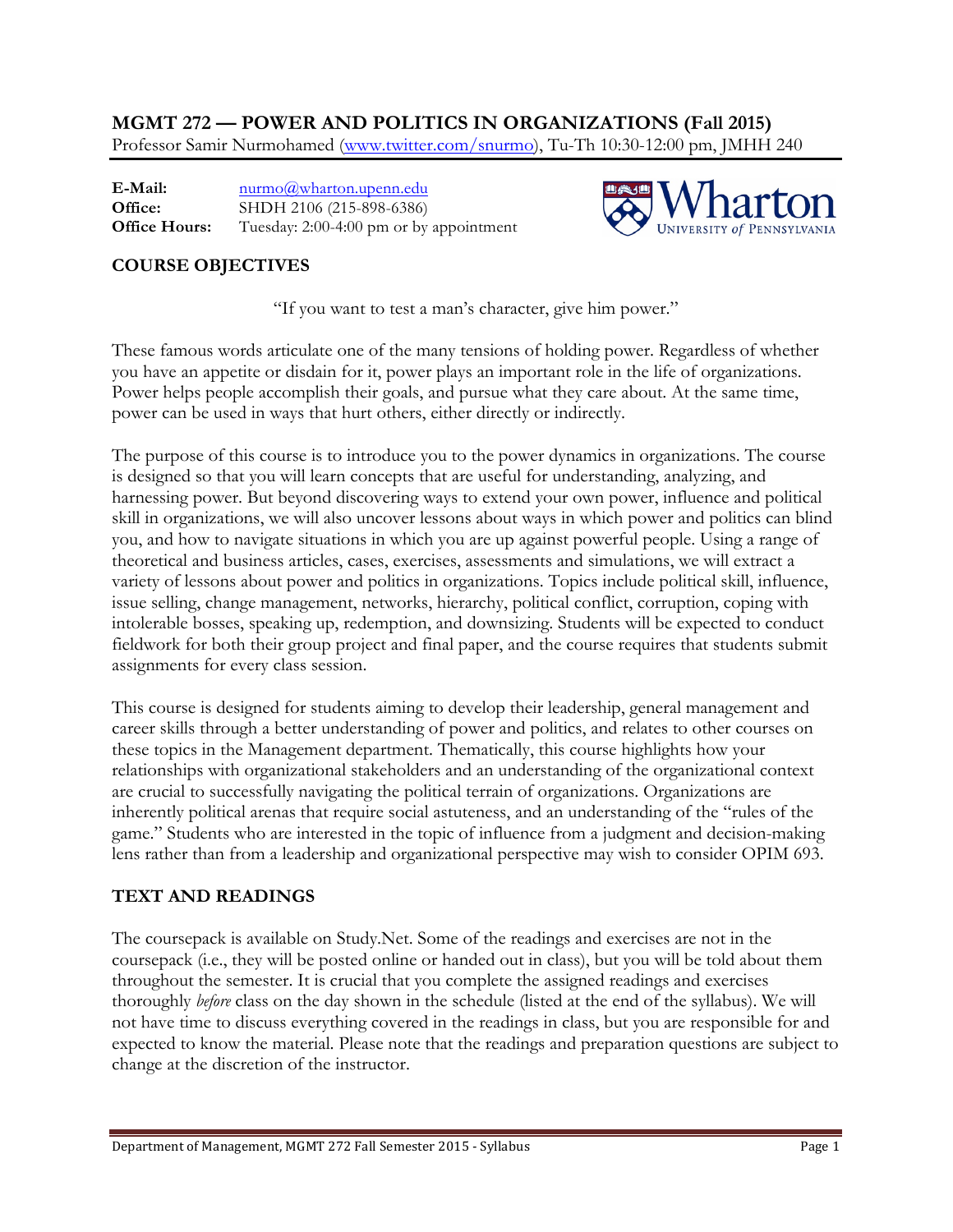## **COURSE EVALUATION AND GRADING**

| <b>Components</b>                        | <b>Grade Value</b> | Due Dates    |
|------------------------------------------|--------------------|--------------|
| A) Class Contribution                    | 30%                | $-$          |
| - Assignments                            |                    |              |
| - Participation                          |                    |              |
| <b>B)</b> Group Project                  |                    |              |
| Progress Plan<br>$\sim$                  | $5\%$              | October 6    |
| Final Report<br>$\overline{\phantom{a}}$ | 20%                | December 1   |
| <b>Final Presentation</b>                | $10\%$             | December 1-8 |
| C) Personal Development Plan             | 35%                | November 10  |

Your overall grade is based on the components below:

#### **A) Class Contribution**

A critical component of the success of this course depends on *you*. Although the obligation to speak up can be intimidating to some, this class relies on informed engagement for learning. To accomplish this goal, there are two components to your class contribution grade: (1) assignments and (2) participation.

#### **Assignments**

The first part of your class contribution grade is comprised of short assignments that will usually be completed on Canvas prior to every class in which we meet. These assignments will usually require you to log into Canvas before 8 am on the day of class, and respond to one of the questions listed on Canvas that relate to the readings (you will receive no credit for an assignment if you submit it after the deadline, no exceptions). More details will be provided on these assignments during the semester.

#### **Participation**

High quality class contribution involves knowing when to speak and when to listen or allow others to speak. You should be prepared to contribute to class discussions throughout the semester by raising issues that are relevant to the current focus of the class. Preparation and engagement are crucial to effective class contribution. You are expected to attend every class session having read and thought about the assigned material. You should always be prepared to contribute to the class discussions and demonstrate your preparation by asking questions whenever necessary and integrate the vocabulary and concepts from the readings into your class comments. A contribution to class discussion is a comment that possesses one or more of the following properties:

- ! Uses logic, evidence, and data to support conclusions, and is more than an expression of an opinion or feeling;
- Shows curiosity, creativity, and the willingness to experiment;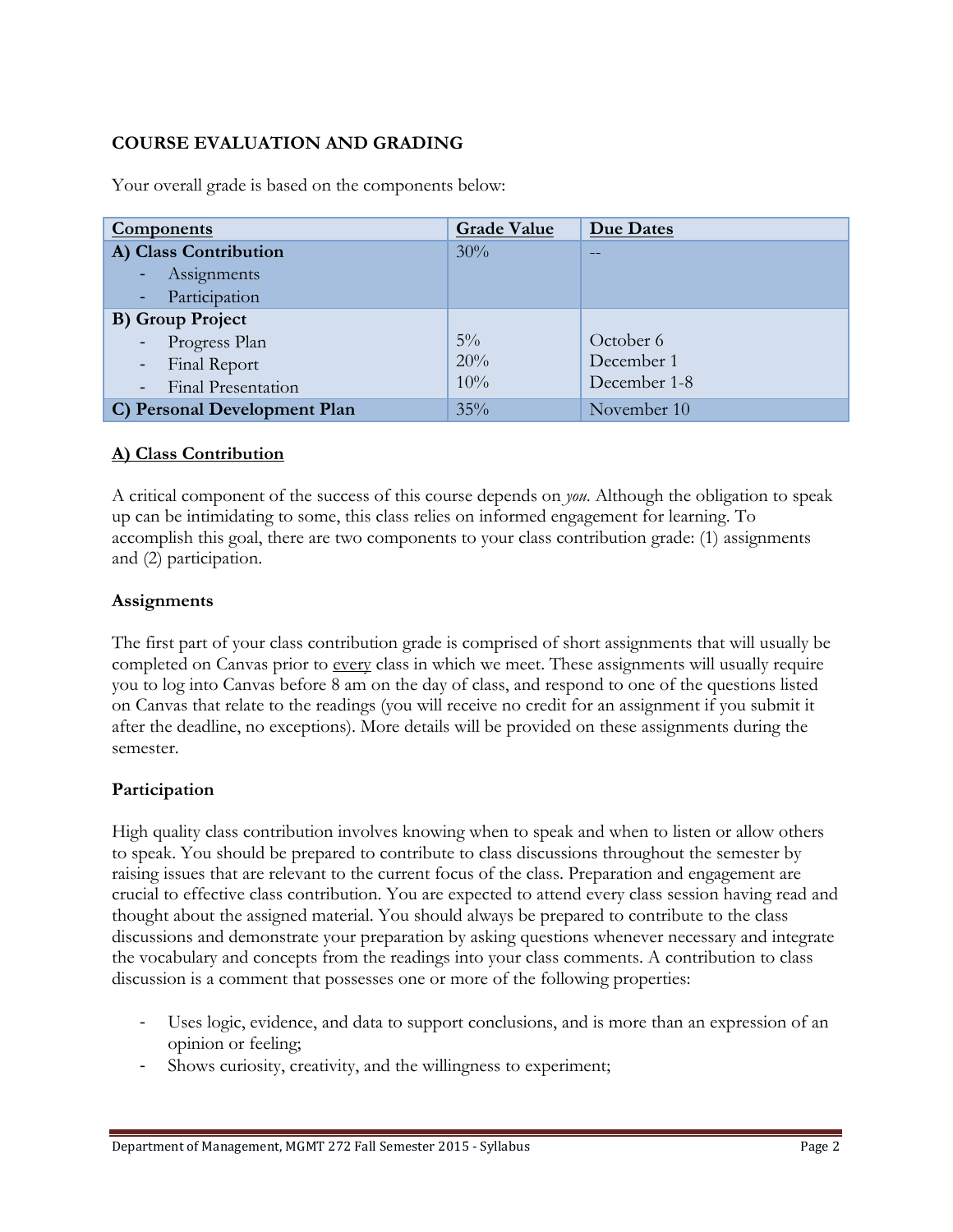- ! Takes into consideration the ideas already offered by others, and moves the analysis forward to generate new insights; and/or
- ! Helps others feel safe about participating.

Comments that are vague, repetitive, unrelated, disrespectful of others, or without sufficient foundation are discouraged and will be evaluated negatively. I will undertake "supportive cold calling" to encourage balanced involvement, to ensure appropriate preparation and attention, and to elevate the quality of in-class discussions. Please consult the Class Contribution rubric on Canvas for further information on how it is assessed.

If you will be absent or late you are expected to inform me via email prior to class. Also, any excused absences must be reported through the course absence report system (e.g., Penn InTouch or the undergrad/MBA program office). You should also note that this class is "unplugged." Once class commences, all electronics (e.g., computers, cell phones, tablets, pagers, walkie-talkies, etc.) should be turned off and put away. If you need to use a device because of a language or disability issue, you need to secure my permission and the permission of Student Disabilities Services at the beginning of the term. The misuse of an electronic device (e.g., surfing the internet or messaging others) is disrespectful and a distraction to yourself and others (Burns & Lohenry, 2010; Kuzneoff & Titsworth, 2013). Because participation is central to the course, absences, a lack of preparation, or the misuse of an electronic device can seriously affect your grade (i.e., it can result in LT/D/F grades in the course even if you pass all other parts of the course).

Lastly, this class does not depend only on you, but also on me. I will be disappointed if there is a problem in the classroom—particularly one that could be remedied—but nobody shares it with me. To benefit our class, I ask you to provide feedback to me during the semester on what is going well and what we can improve. Although I cannot guarantee that I will satisfy all of your suggestions, I will try my best to address them. I have articulated these expectations, rules, and norms because I believe that if we abide by them, we will create a better and more supportive learning environment.

# **B) Group Project**

The purpose of your group project is to examine and analyze the conditions of a "powerless" group in Philadelphia, and offer strategies on how the group can improve their conditions. Your group will gain access to and study a group that lacks power or influence. You will conduct a fieldwork project investigating aspects of power and politics that is pertinent to them.

Your project is intended to help you develop an understanding of what it is like to lack power. There will be times in your careers in which you are denied opportunities, prevented from acquiring resources, and have few allies. When in this position, you are likely to experience economic, social, and psychological consequences, but you must learn how to grow and rebound from these circumstances. Therefore, by examining groups who are "powerless," you will gain a deeper understanding of power and discover strategies that can help you cope and develop from these difficult situations.

Your group will gather first-person data from relevant political actors, including members of the disadvantaged or disenfranchised group, individuals who are attempting to improve the situation, and other stakeholders who are pertinent to the group. You will need to visit the group on-site, and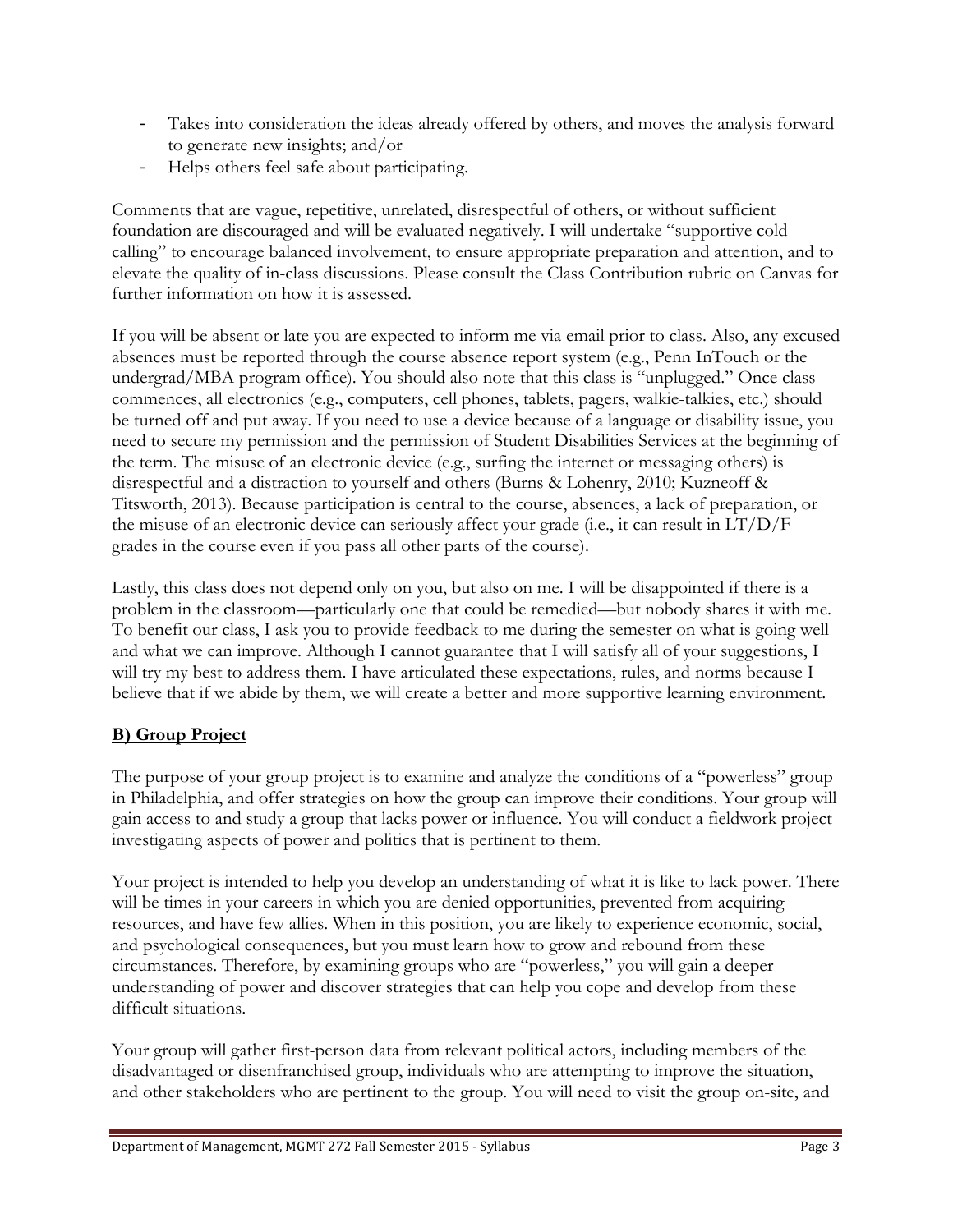attend meetings, and/or events. You may take notes, audio, pictures, or video to help your analysis (but you must receive consent from the group's pertinent stakeholders if you do this). In addition, you will need to obtain and study archival materials that describe the group. These materials may come from the group or from other outside sources (e.g., the press, analysts, consultants, etc.).

Your report should include the following key components:

- 1. Overview of the group you are studying, why they are powerless, and the 2-3 major challenges on which you are focusing your analysis;
- 2. Description of your inquiry (data collection procedures);
- 3. Analysis and findings (from your research): you will want to analyze the relevant stakeholders in terms of their sources of power, and the effective and ineffective power and politics strategies that they are using. You should apply the most appropriate course concepts to the challenges that you have identified and ensure that you are supporting your analysis with the data that you have collected from your research;
- 4. Concrete recommendations (i.e., short and long term) for improving the conditions of the group.

You are responsible for finding an appropriate organization to investigate in the early stages of the course and having it approved by me. You are encouraged to visit me during office hours if you have any questions about the project as it involves a substantial time commitment and group effort. Your final grade for your group project is based on three parts: a progress plan, a final report, and your class presentation. I have provided a brief description of each part:

- 1. **Progress plan**: short description (no more than a page) of the group under examination, project planning (e.g., what has been done, what needs to be done), and assessment of whether your project is on track. You should have selected and met with the stakeholders in the group that you are investigating at least twice prior to this session. All groups are encouraged to meet with me prior to Session 12 to discuss your project ideas and progress to date. You will also give a short in-class presentation where you will present your progress, and receive your peers' feedback in developing your project.
- 2. **Written report** (maximum 15 pages: 12 point Times New Roman font, double spaced, 1 inch margins on all sides) that provides a comprehensive analysis of the group studied. Your cover page, executive summary and any appendices and references do not count towards this limit.
- 3. **Final presentation** to the class that will focus on the single, most interesting "puzzle" you found during the course of your research, and how what you learned in the course could help solve it. You should draw on course concepts in a creative manner to come up with a sensible solution that should aim to "knock our socks off." As part of your final presentation, you should distribute the one-page executive summary of your project that your classmates can read in advance of your presentation.

Your written report will be evaluated on the quality of your analysis, the appropriate use of course concepts, the use of first-person data to support your analysis and recommendations, the substantiation of your conclusions, and the interestingness and novelty of your project. You should draw on material covered in the course. A range of concepts from the course can be used effectively to diagnose your organization and offer recommendations. Your presentation will be graded on the interestingness of your puzzle and the substance of your solution.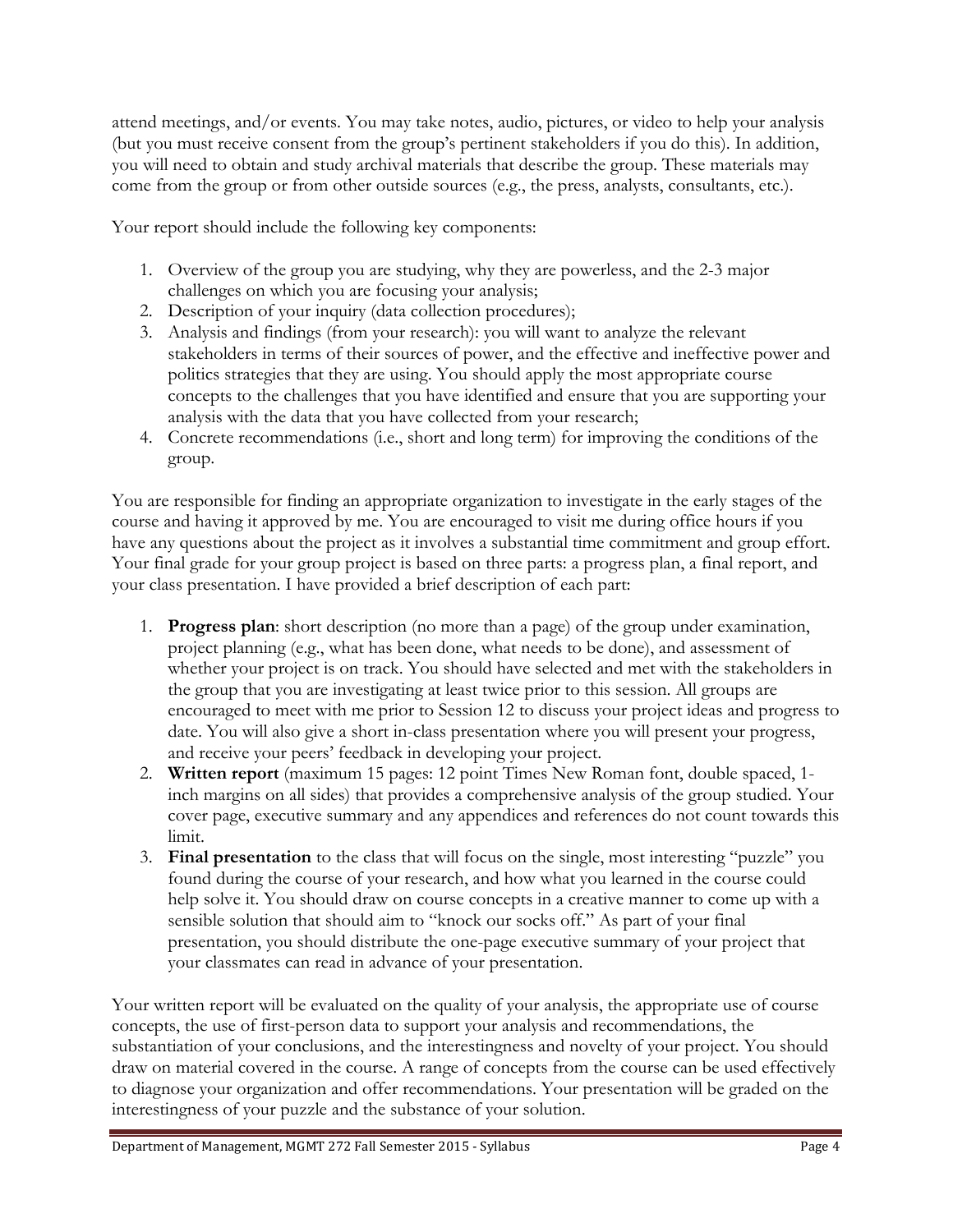Please note that your group will receive one grade for your project. If multiple members of a group believe that particular individual(s) deserve lower grades due to their lack of involvement, I will consider this possibility and reserve the right to give these individual(s) a lower grade. However, it is your responsibility to resolve any conflicts, not mine. I will provide more details on the group project as the course unfolds, including an annotated outline for your report and the rubric used for evaluating your project.

# **C) Personal Development Plan**

The purpose of the Personal Development Plan is to help you develop and chart your political strategy as you enter your career. Furthermore, it will allow you to see how people currently working in sectors and organizations you are interested in have built power, leveraged their networks, employed influence tactics, achieved success, and/or recovered from failures.

This can be a challenging assignment because it forces you to project yourself into the future. However, even if you change your goals or your interests change over time, creating a personal development plan enables you to set a range of short and long-term goals, and contemplate how power and politics are likely to impact your career objectives.

As part of your development plan, you will conduct at least three informational interviews with professionals who are currently in careers that you are interested in pursuing. From these interviews, you will learn about their strategies for dealing with issues pertinent to power and politics using course concepts, case examples, and class exercises.

Based on what you have learned in the course and in your informational interviews, you will create a Personal Development Plan, which should include the following:

- 1. Overview of your career goals;
- 2. Description of the people you interviewed;
- 3. Exposition of your strategic plan for developing power (e.g., building networks, using influence tactics, etc.) as you start your career (i.e., before taking your job and in your first year on the job) and transition into your future goals. You should develop, detail, and analyze a strategy that fits the political environment in which you will be working;
- 4. Ethical and social dilemmas (e.g., 2-3) that you might encounter as you implement your strategies and the concrete steps you will take to handle these dilemmas; and
- 5. A "top 10 list" of notes to yourself about power and politics that you want to remember a year from now (on your cover page).
- 6. Semi-structured interview protocol that you used to guide your conversations with each interviewee.

These six areas should be covered in your Personal Development Plan. Papers must be doublespaced and no longer than 10 pages (Time New Roman, 12-point font; your cover page and interview protocol does not count towards this limit.). Your grade will reflect the quality of your analysis, appropriate use of course concepts, logic, use of interview data, substantiation of conclusions, clarity, and interest. You should draw on material covered in the course to chart your political strategy, and you will want to use data from your interviews to support your analysis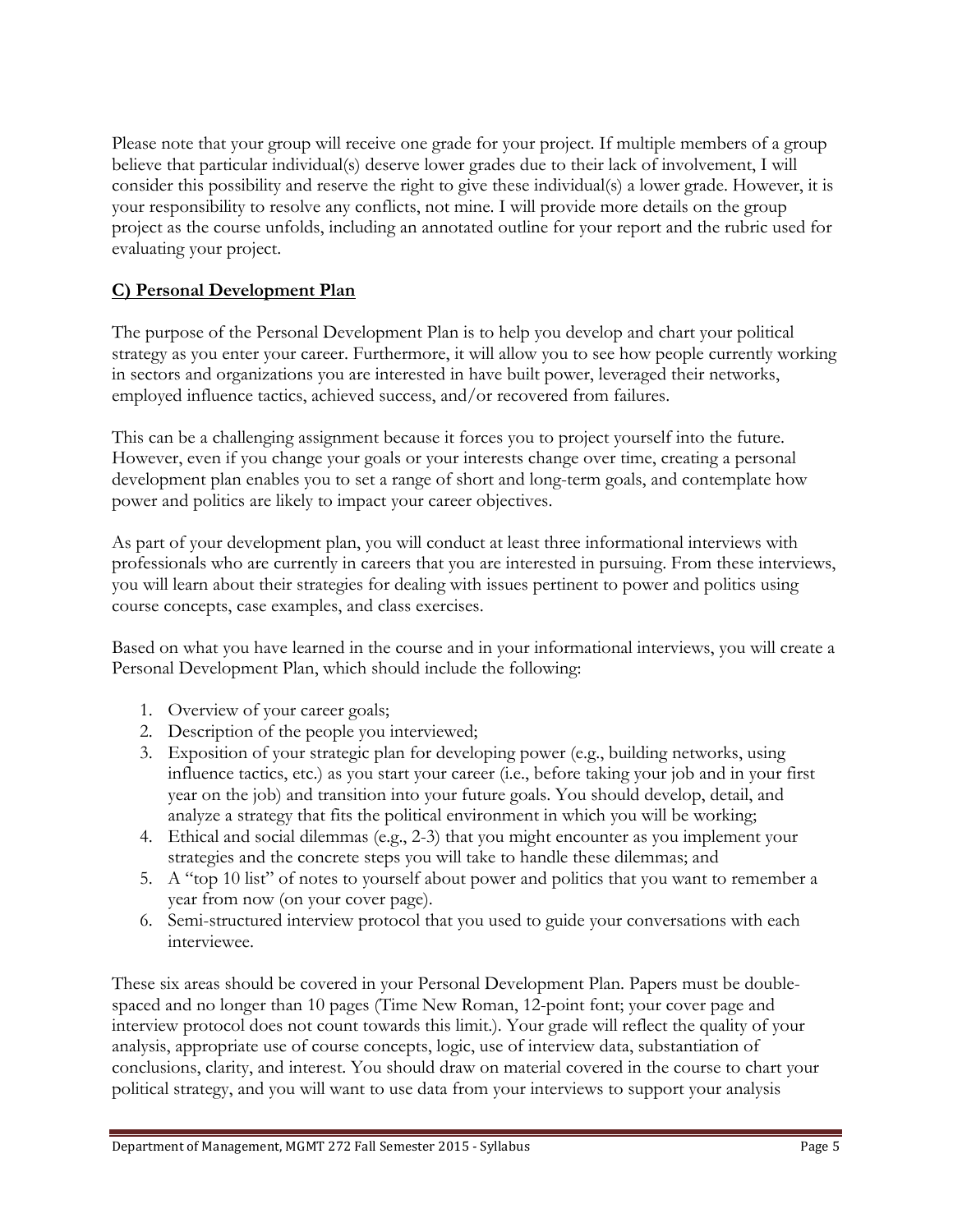throughout your paper. More details will be provided in class and online, including an annotated outline for your plan and the rubric used for evaluation.

## **ETHICS AND USE OF PRIOR MATERIALS**

Personal integrity and professionalism are fundamental values of Wharton and the University of Pennsylvania community. To help ensure that these values are upheld and to maintain equitability in the evaluation of your work, this course will be conducted in strict conformity with the Academic Honor Code. Please be aware that violation of the honor code is a serious violation. You are required to do original work, and with the exception of the group project, all assignments in this class must be completed independently unless otherwise specified. If you have any questions about any of the policies listed in this syllabus, please let me know. The University of Pennsylvania's Code of Academic Integrity can be examined at the following website: www.upenn.edu/academicintegrity/ai\_codeofacademicintegrity.html

*Please note that this syllabus and the course outline are subject to change at the discretion of the instructor.*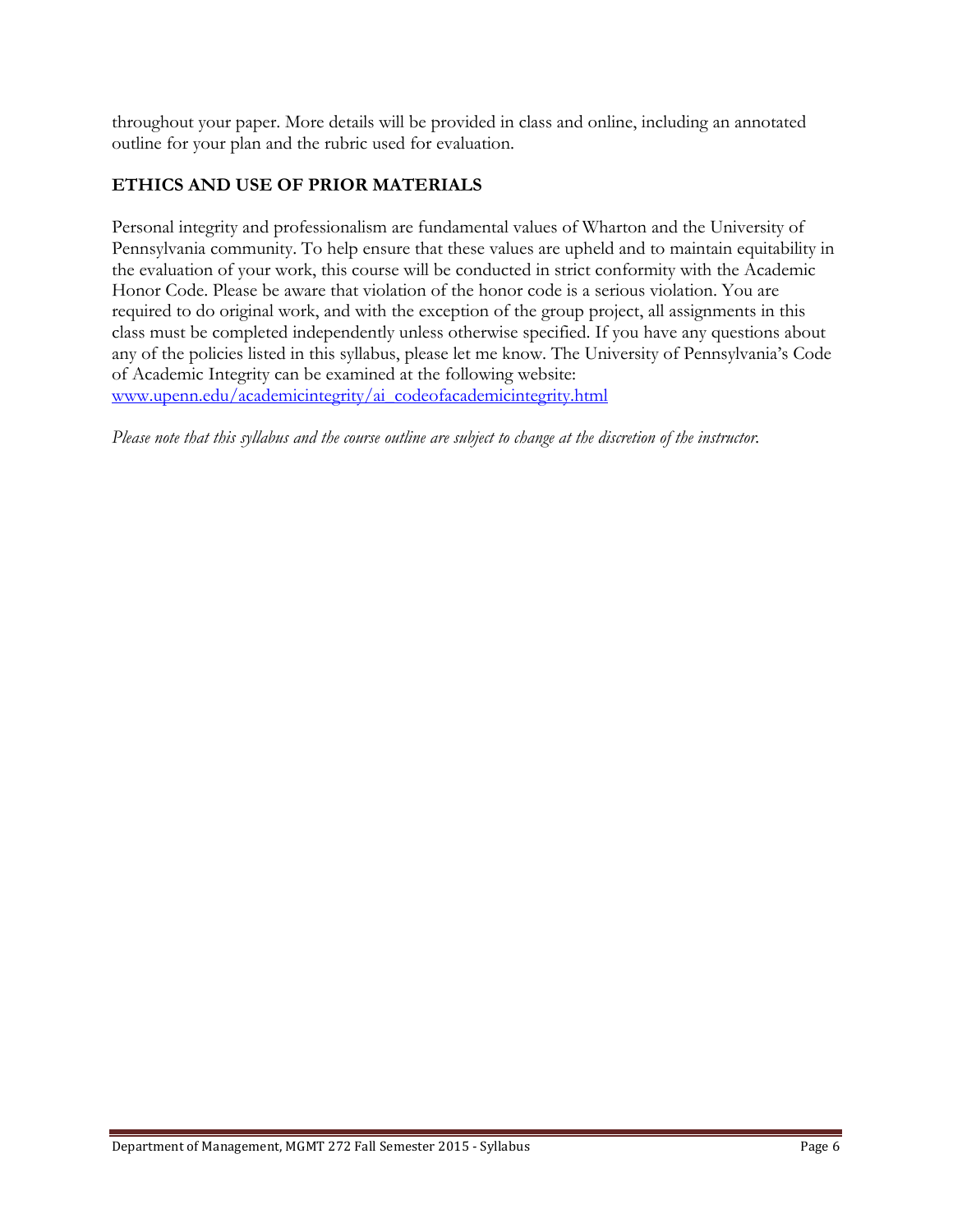## **COURSE OUTLINE**

### **Part 1: Political Skill: In this section of the course, we will explore direct and indirect influence techniques that can be used to enhance your effectiveness in navigating power and politics in organizations.**

| # | Date & Topics                                  | <b>Materials</b>                                                                                                                                                                                                                                                                                                                         | Preparation for Class and Assignments                                                                                                                                                                                                                                                                                                                                                                                      |
|---|------------------------------------------------|------------------------------------------------------------------------------------------------------------------------------------------------------------------------------------------------------------------------------------------------------------------------------------------------------------------------------------------|----------------------------------------------------------------------------------------------------------------------------------------------------------------------------------------------------------------------------------------------------------------------------------------------------------------------------------------------------------------------------------------------------------------------------|
| 1 | August 27<br>Course Introduction               | Pre-semester survey on Canvas                                                                                                                                                                                                                                                                                                            | Complete the pre-semester survey AT LEAST 2 days prior to<br>the first class. If you register for the course at a later date, it is<br>your responsibility to still complete the survey.                                                                                                                                                                                                                                   |
| 2 | September 1<br>The Art and Science<br>of Power | Harrison, "What can you learn from<br>Machiavelli?"<br>Magee and Galinsky, "Social<br>Hierarchy" (focus on p. 351-358)<br>Political Orientation Assessment (on<br>Canvas)                                                                                                                                                                | Having read the Harrison piece, why do you believe so many in<br>business fascinated are with Machiavelli's perspective on power?<br>How does Machiavelli's perspective relate to your implicit<br>assumptions about power and politics in organizations?<br>Drawing on the Magee and Galinsky reading, what are the two<br>functions that hierarchy provides for individuals operating in<br>organizational environments? |
| 3 | September 3<br><b>Issue Selling</b>            | Ashford & Detert, "Co-Creating<br>Change in Organizations"<br>Stern & Westphal "Corporate Sweet<br>Talk"<br>In class: ISP Exercise                                                                                                                                                                                                       | After receiving the score and description of your political<br>tendencies assessment from the last class, reflect on your<br>political orientation. Which types of issue selling tactics do you<br>think are most and least effective for you? Why? Would you like<br>to change your political orientation in any way? Are there any<br>aspects of political skill that make you wary?                                     |
| 4 | September 8<br>Hidden Influence                | Cuddy, "Power Posing":<br>http://www.ted.com/talks/amy_cud<br><u>dy your body language shapes wh</u><br>o you are.html<br>Grant, "Power of Powerless<br>Communication":<br>$\frac{http://voutu.be/n_ffqEASX5g}{http://voutu.be/n_ffqEASX5g}$<br>Goulston, "Be More Interested than<br>Interesting"<br>In class: ISP Exercise (continued) | What assumptions do Cuddy and Grant each make about<br>exercising influence and power?<br>What are the major differences between each of their<br>perspectives? Are there any similarities?<br>How can you implement each of their tactics in your everyday<br>life? When would they be most effective versus ineffective for<br>you?                                                                                      |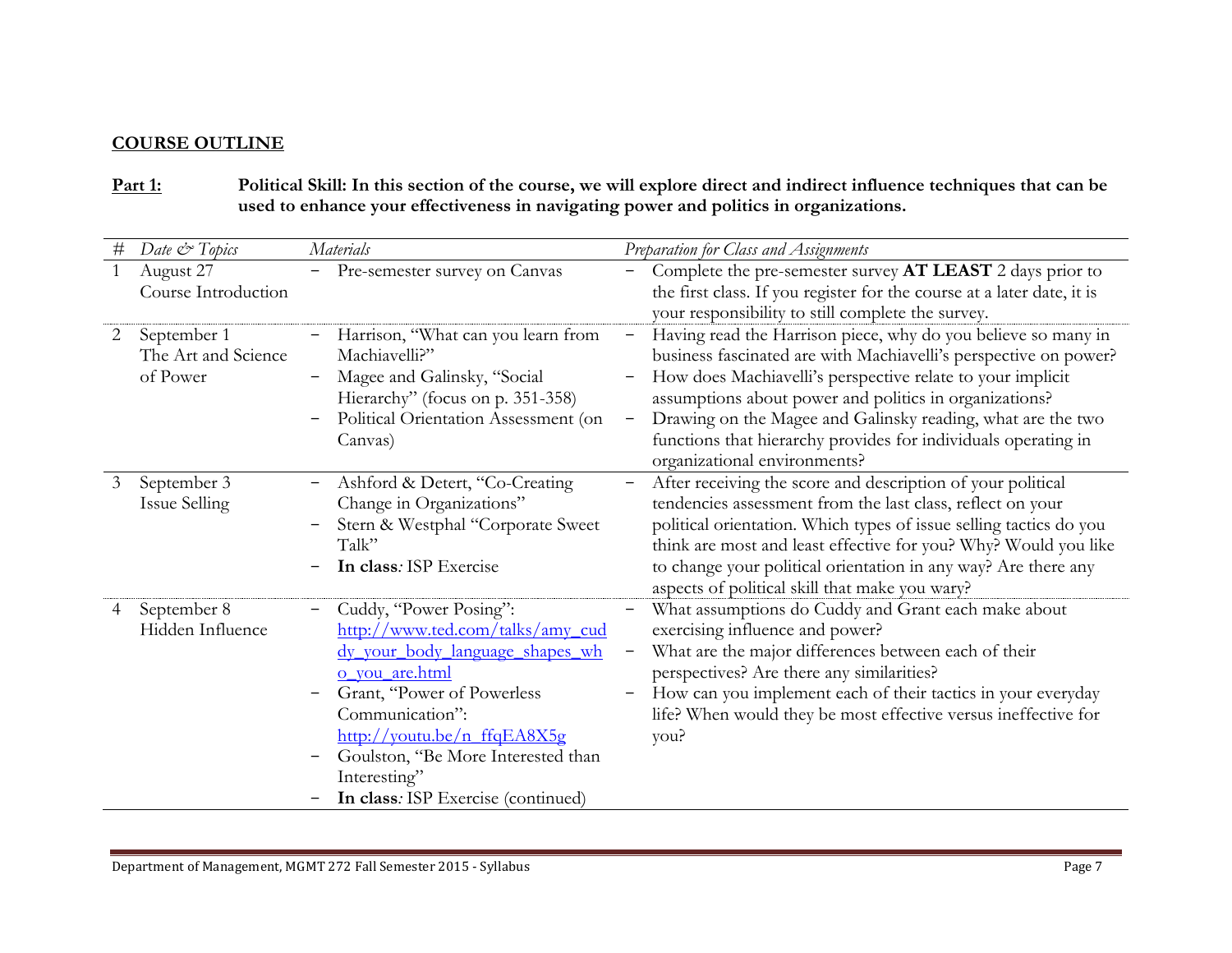| $\#$           | Date & Topics     | Materials                          | Preparation for Class and Assignments                              |
|----------------|-------------------|------------------------------------|--------------------------------------------------------------------|
| $\overline{5}$ | September 10      | McGinn & Lingo, "Power and         | Apply McGinn & Lingo's framework (i.e., personal, relational,      |
|                | Authenticity and  | Influence" (focus on p. 1-15)      | and positional power) to Green's situation. How would you          |
|                | Diagnosing Power  | Case: Thomas Green<br>—            | evaluate his sources of power, and how would you evaluate his      |
|                |                   |                                    | understanding of the power that is available to him?               |
| $\theta$       | September 15      | Giang, "Why Being Authentic is     | Based on the readings for today's class, please detail two ways in |
|                | Power Play(ed)    | Holding You Back"                  | which you plan on changing your strategies for building power      |
|                |                   | Pfeffer, "Power Play"              | and/or improving your job performance in your future career.       |
|                |                   | In class: Galbraith and Company    | How does this fit your approach to power and politics?             |
| 7              | September 17      | Pfeffer, "Choosing Where to Start" | Did Rinaldi make a mistake by choosing Potomac over Deep           |
|                | Navigating Your   | Scott-Morgan, "The Unwritten       | Dive? Apply principles from Pfeffer's reading to inform what she   |
|                | Political Terrain | Rules of the Game"                 | should have done and/or could have done differently when           |
|                |                   | Case: Martha Rinaldi               | making her decision.                                               |
|                |                   |                                    | Give an example of conflicting written and unwritten rules of the  |
|                |                   |                                    | game that Rinaldi faces. What problems did this trigger for her    |
|                |                   |                                    | and her colleagues?                                                |
| 8              | September 22      | <b>GUEST SPEAKER: To Be</b>        | No Assignment Due—it is recommended that you use this time         |
|                | Chasing Power     | Announced                          | to finalize your group project organization and prepare for your   |
|                |                   |                                    | Group Project Progress Plan                                        |
| 9              | September 24      | Battilana & Casaciaro, "The        | Please register for the change management simulation in advance    |
|                | Change            | Network Secrets of Great Change    | of this class. Using the readings and simulation overview, discuss |
|                | Management and    | Agents"                            | two lessons on networks that you will attempt to implement in      |
|                | Networks I        | Cross, Nohria, & Parker, "Six      | the upcoming change management simulation.                         |
|                |                   | Myths about Informal Networks"     |                                                                    |
|                |                   | Simulation Overview (to be posted  |                                                                    |
|                |                   | on canvas)                         |                                                                    |
|                |                   | In class: Change Management        |                                                                    |
|                |                   | Simulation                         |                                                                    |
| 10             | September 29      | Meyerson, "The Tempered            | Please write a reflection on your experience in the Change         |
|                | Change            | Radicals"                          | Management Simulation. In this reflection, you should use course   |
|                | Management and    | In class: Change Management        | concepts to discuss what seemed to be effective versus             |

### **Part 2: Politics: In this section of the course, we will examine a variety of bases of power and explore how you can effectively emerge as a leader and build your political skill.**

Department of Management, MGMT 272 Fall Semester 2015 - Syllabus **Page** 8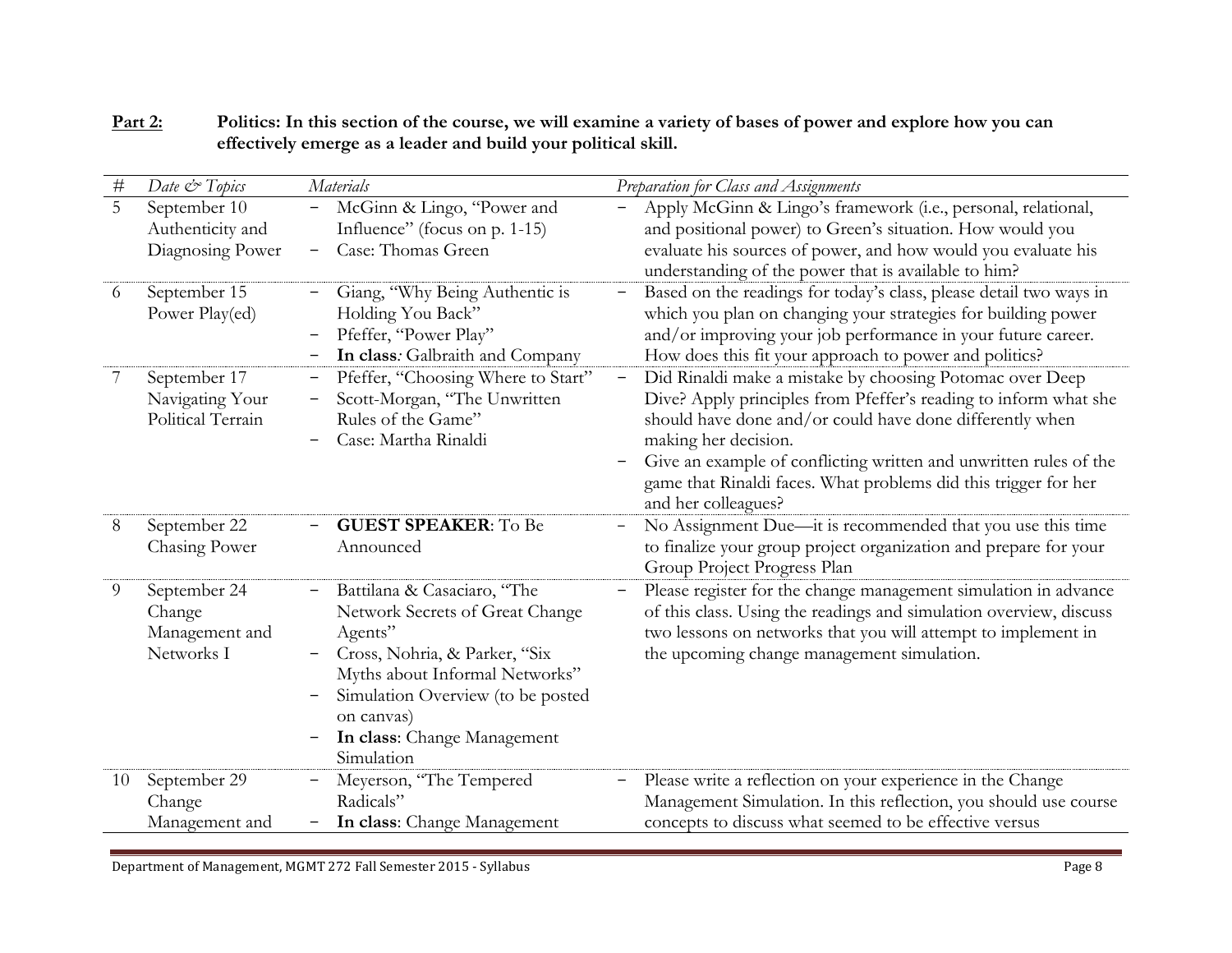|     | Networks II                            | Simulation Wrap-Up                                                              | ineffective in the simulation. Based on your experience, what<br>have you learned from playing this simulation? How could<br>Meyerson's lessons improve or inhibit your effectiveness? In the<br>future when you find yourself leading change, what will you do<br>differently? |
|-----|----------------------------------------|---------------------------------------------------------------------------------|---------------------------------------------------------------------------------------------------------------------------------------------------------------------------------------------------------------------------------------------------------------------------------|
| -11 | October 1<br><b>Political Conflict</b> | Edmondson & Smith, "Too Hot to<br>$ \,$<br>Handle"<br>- Case: WWF vs. Bret Hart | What caused the conflict between McMahon and Hart? How did<br>it erupt?<br>Which type of conflict best describes the one between McMahon<br>−<br>and Hart?<br>- What could have been done differently to resolve the conflict?<br>Was their conflict inevitable?                |
| 12. | October 6                              | <b>DEADLINE:</b> Group Progress Plan (see syllabus, B. Group Project)           | Group Project Progress Feedback Sessions (in class presentations—see syllabus, B. Group Project)                                                                                                                                                                                |
|     | October 8                              |                                                                                 | <b>Fall Break-NO CLASS TODAY</b>                                                                                                                                                                                                                                                |

**Part 3 The Dangers of Power and Politics: In this section of the course, we will examine how the acquisition of power can lead to an employee's downfall, along with seeking to understand how you can guard yourself against powerful people in your organization.**

| #  | Date $\mathcal O$ Topics                               | Materials                                                                                                                                                                                                                     | Preparation for Class and Assignments                                                                                                                                                                                                                                       |
|----|--------------------------------------------------------|-------------------------------------------------------------------------------------------------------------------------------------------------------------------------------------------------------------------------------|-----------------------------------------------------------------------------------------------------------------------------------------------------------------------------------------------------------------------------------------------------------------------------|
| 13 | October 13<br>$\blacksquare$<br>Power Paradox<br>$ \,$ | Jackall, "Moral Mazes"<br>Keltner, "The Power Paradox"                                                                                                                                                                        | - How does Jackall's portrayal fuel the realities and myths of how<br>power should be exercised in organizations?<br>- Based on Keltner's "power paradox," how can you remove your<br>blinders when you hold power?                                                         |
| 14 | October 15<br>Authority and<br>Obedience               | - Bies & Tripp, "Two Faces of the<br>Powerless: Coping With Tyranny in<br>Organizations"<br>- Listen to the audio case, "Steve<br>Raucci":<br>http://www.thisamericanlife.org/ra<br>dio-archives/episode/419/petty-<br>tyrant | - What techniques did Raucci use to maintain power? How are<br>these tactics similar to/different from what we have learned in<br>the course?<br>- How does Bies and Tripp's framework relate to Raucci's<br>approach to maintaining power? What enabled Raucci to survive? |
| ŦЫ | October 20                                             | Kramer, "The Great Intimidators"                                                                                                                                                                                              | Many of us have a neurotic need for social esteem as we want to                                                                                                                                                                                                             |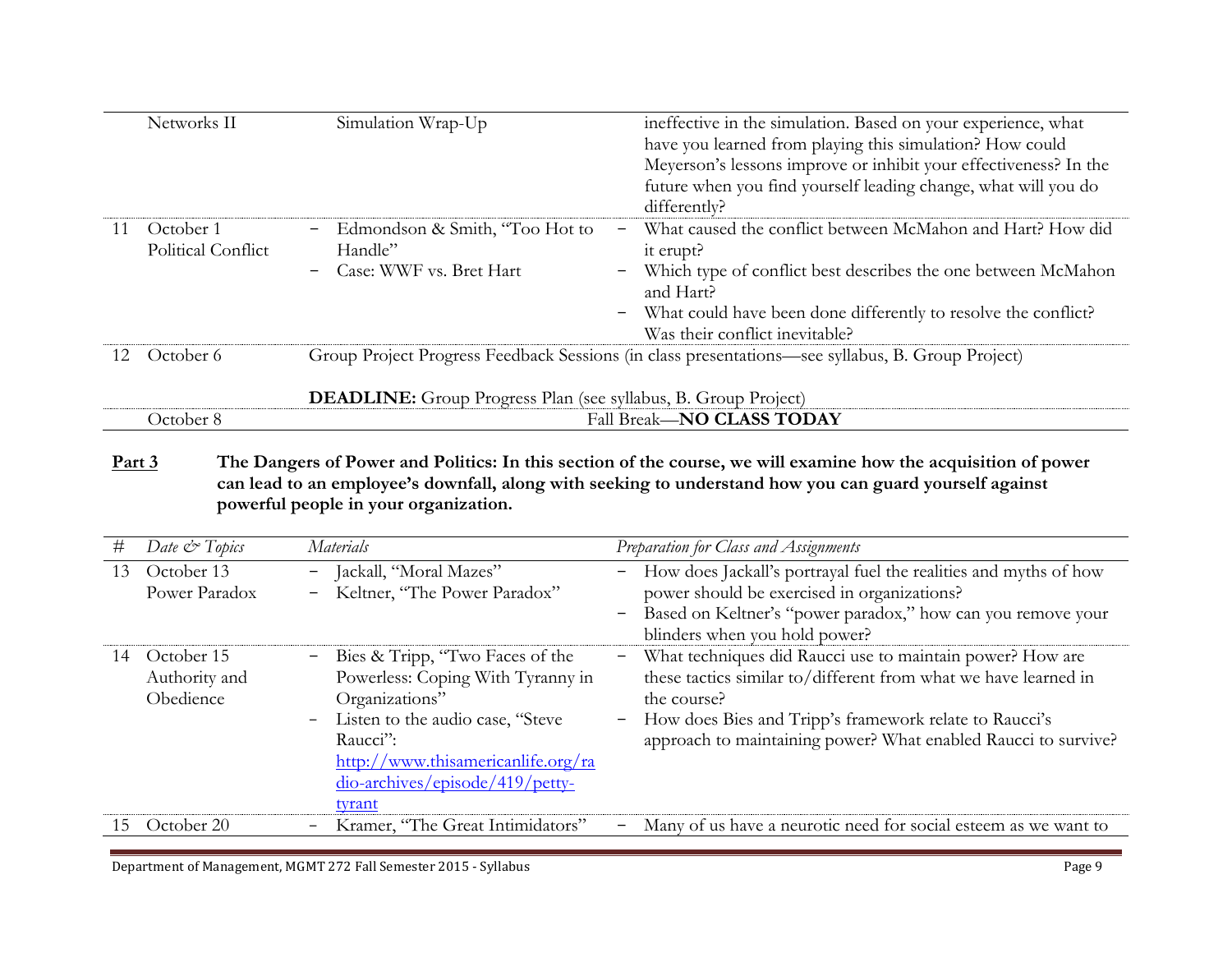|    | Abandoning Your<br>Social Esteem                             | Lillenfeld and Arkowitz, "A Dose<br>of Narcissism Can be Useful"                                                                    | be liked and popular, and this makes us afraid of others not liking<br>us. Your task is to perform a humiliating behavior or two in the<br>context of the readings. Do something that makes you unlikeable<br>to others (and if that's too extreme for you, simply humiliate<br>yourself by doing something silly in public). You will want to<br>describe what you did, how it made yourself and others feel, and<br>how you cleaned up the consequences (if at all). Be creative and<br>brave—the possibilities are endless. If this sounds unpleasant,<br>you are precisely the type of person who could benefit from this.<br>You'll probably find yourself feeling scared at the beginning, but<br>surprisingly liberated at the end. |
|----|--------------------------------------------------------------|-------------------------------------------------------------------------------------------------------------------------------------|--------------------------------------------------------------------------------------------------------------------------------------------------------------------------------------------------------------------------------------------------------------------------------------------------------------------------------------------------------------------------------------------------------------------------------------------------------------------------------------------------------------------------------------------------------------------------------------------------------------------------------------------------------------------------------------------------------------------------------------------|
| 16 | October 22<br>Speaking Up                                    | Pearson and Porath, "Workplace<br>Incivility"<br>In class: OmniPresence                                                             | Reflecting on the reading on incivility, think about an instance of<br>incivility that could arise in your career. Does it differ from<br>Kramer's perspective on intimidators? Consider the ways in<br>which you can adapt the tactics you have learned in this course to<br>either prevent or stop incivility from occurring when you enter<br>your job. Be concrete with your strategies, and consider the<br>sources of power that you have available to you.                                                                                                                                                                                                                                                                          |
| 17 | October 27<br>To Be Announced                                | To Be Announced                                                                                                                     | To Be Announced                                                                                                                                                                                                                                                                                                                                                                                                                                                                                                                                                                                                                                                                                                                            |
| 18 | October 29<br>Losing Power and<br>Redemption                 | Case: Jeffrey Sonnenfeld                                                                                                            | What did Sonnenfeld do or not do to put his reputation at risk in<br>terms of his relational power. In hindsight, what would you have<br>done differently if you were him?                                                                                                                                                                                                                                                                                                                                                                                                                                                                                                                                                                 |
| 19 | November 3<br>Is There an<br>Advantage to a<br>Disadvantage? | Case: Jeffrey Sonnenfeld<br>(continued)<br>Sonnenfeld & Ward, "Firing Back:<br>How Great Leaders Rebound After<br>Career Disasters" | Please reflect on the Sonnenfeld case. What did he do effectively<br>versus ineffectively? How did he rebuild his power after what had<br>transpired? If you were in his shoes, what would you have done<br>differently?                                                                                                                                                                                                                                                                                                                                                                                                                                                                                                                   |
|    |                                                              | Keinan, Avery, and Paharia,<br>"Capitalizing on the Underdog<br>Effect"                                                             | Also, find one article from the news on an individual, group, or<br>organization viewed as an underdog, and bring it to class.                                                                                                                                                                                                                                                                                                                                                                                                                                                                                                                                                                                                             |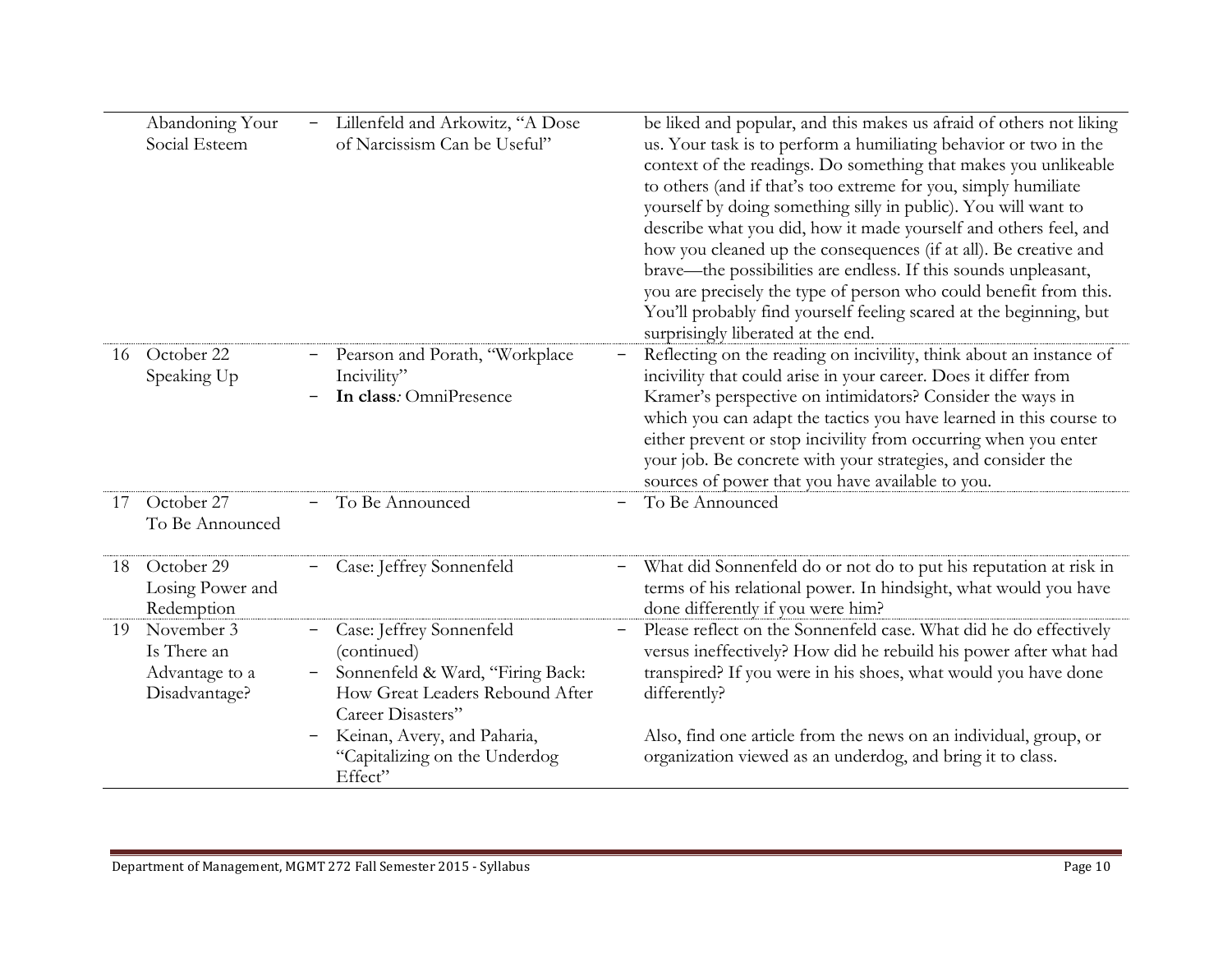| $\#$ | Date & Topics                                                       | Materials                                                                                                                                                                                                        | Preparation for Class and Assignments                                                                                                                                                                                                                                                                                                                                                                                                                                                                  |
|------|---------------------------------------------------------------------|------------------------------------------------------------------------------------------------------------------------------------------------------------------------------------------------------------------|--------------------------------------------------------------------------------------------------------------------------------------------------------------------------------------------------------------------------------------------------------------------------------------------------------------------------------------------------------------------------------------------------------------------------------------------------------------------------------------------------------|
| 20   | November 5<br>With Great Power                                      | Mishra, Spreitzer, & Mishra,<br>"Preserving Employee Morale"<br>During Downsizing"<br>Deresiewicz, "Solitude and<br>Leadership"<br>Peterson, "Don't take the wrong<br>paths to power"<br>In class: OMGW Exercise | Reflect on the tactics that you have learned and the self-<br>assessments that you have conducted in this course, and analyze<br>one way in which you want to change your approach to power<br>and politics as you move forward in your career.                                                                                                                                                                                                                                                        |
| 21   | November 10<br>With Great Power<br>$\prod$                          | In class: OMGW Exercise (continued)<br><b>GUEST SPEAKER: To Be</b><br>Announced                                                                                                                                  | Please reflect on the exercise from last class. In this reflection,<br>you should discuss what you struggled with the most. Based on<br>your experience, what lessons would you incorporate from the<br>readings from the prior class, and what we have discussed in the<br>course? What are 1-2 questions that you would like to ask about<br>your experience in the exercise<br><b>DEADLINE:</b> Personal Development Plan (see syllabus, C. Personal<br>Development Plan)                           |
| 22   | November 12<br>#poweritup<br>Capstone                               | Case: Glanton (to be distributed<br>prior to session)                                                                                                                                                            | How did Barnes attempt to protect his collection from others?<br>Why was it effective/ineffective? What did he overlook?<br>What strategies did Glanton use to magnify his power? How<br>effective were his strategies in this context?                                                                                                                                                                                                                                                                |
| 23   | November 17<br>$\#$ poweritup<br>Capstone: Field<br>Trip (off-site) | Case: Glanton (Part B-to be<br>distributed prior to session)<br>Horn, "The Deal of the Art" (to be<br>distributed prior to session)                                                                              | If you could have gone back in time, what would you have told<br>$-$<br>leaders of the Foundation after Barnes's death to prevent its<br>relocation? Use tactics from the course to inform your response.<br><b>Please note:</b> We will plan to meet at a location in Center City for a<br>"field trip" that relates to the capstone during our regular class time.<br>It will cost you approximately \$15 to participate, and it will be<br>approximately 1.5 hours in length. More details to come. |

# **Part 4 Leading with Power: In this section of the course, we will revisit what power and politics means for you as a leader in your organization.**